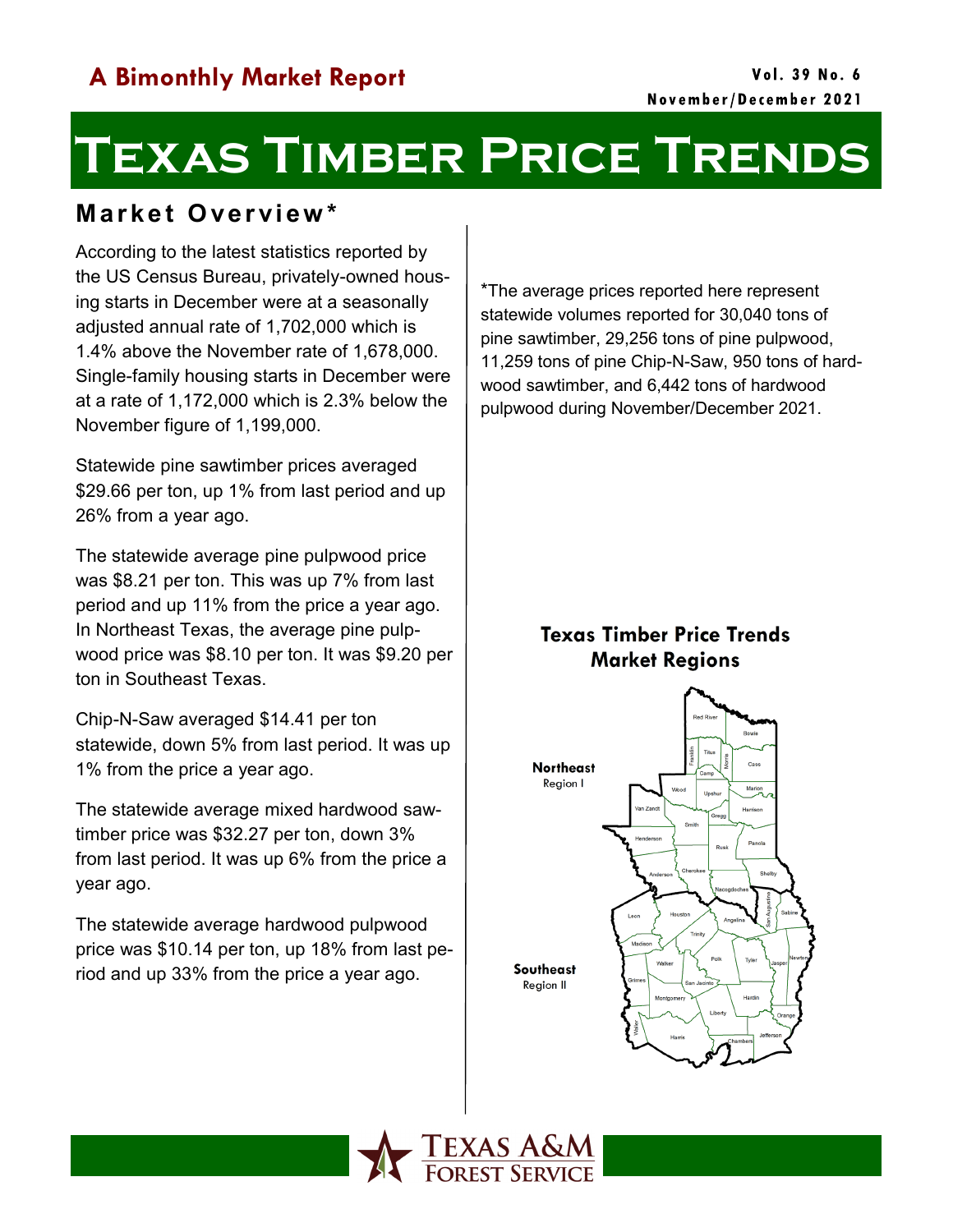# Page 2 **TEXAS TIMBER PRICE TRENDS November/December 2021**

## **Stumpage Prices in Texas**

| <b>Product /Region</b> | <b>Average Price</b> |            | <b>Last Period</b> |            |       |            | Year Ago   |            |       |              | <b>Report</b> |
|------------------------|----------------------|------------|--------------------|------------|-------|------------|------------|------------|-------|--------------|---------------|
| <b>PINE</b>            |                      |            |                    |            |       |            |            |            |       |              |               |
| <b>Sawtimber</b>       | \$/Ton               | \$/MBF     | \$/Ton             | \$/MBF     | Chg   |            | \$/Ton     | \$/MBF     | Chg   |              | <b>Number</b> |
| <b>Northeast TX</b>    | \$29.66              | \$237.29   | \$29.42            | \$235.36   | $1\%$ | ↑          | \$22.87    | \$182.97   | 30%   | $\uparrow$   | 66            |
| <b>Southeast TX</b>    | $***$                | $\ast\ast$ | $\ast\ast$         | $***$      |       |            | \$26.99    | \$215.89   |       |              | $\ast\ast$    |
| <b>Statewide</b>       | \$29.66              | \$237.29   | \$29.42            | \$235.36   | 1%    | ↑          | \$23.50    | \$188.03   | 26%   | $\uparrow$   | 66            |
| <b>Pulpwood</b>        | \$/Ton               | \$/Cord    | \$/Ton             | \$/Cord    | Chg   |            | \$/Ton     | \$/Cord    | Chg   |              | <b>Number</b> |
| <b>Northeast TX</b>    | \$8.10               | \$21.87    | \$7.65             | \$20.67    | 6%    |            | \$6.85     | \$18.49    | 18%   | $\uparrow$   | 36            |
| <b>Southeast TX</b>    | \$9.20               | \$24.84    | \$8.32             | \$22.45    | 11%   | ↑          | \$7.89     | \$21.30    | 17%   | $\uparrow$   | 3             |
| <b>Statewide</b>       | \$8.21               | \$22.16    | \$7.68             | \$20.73    | 7%    |            | \$7.38     | \$19.93    | 11%   | ↑            | 39            |
| Chip-N-Saw             | \$/Ton               | \$/Cord    | \$/Ton             | \$/Cord    | Chg   |            | \$/Ton     | \$/Cord    | Chg   |              | <b>Number</b> |
| <b>Northeast TX</b>    | \$14.41              | \$38.92    | \$15.12            | \$40.81    | $-5%$ | T          | \$14.60    | \$39.42    | $-1%$ | $\downarrow$ | 24            |
| <b>Southeast TX</b>    | $\ast\ast$           | $\ast\ast$ | $\ast\ast$         | $\ast\ast$ |       |            | \$12.69    | \$34.26    |       |              | $\ast\ast$    |
| <b>Statewide</b>       | \$14.41              | \$38.92    | \$15.12            | \$40.81    | $-5%$ |            | \$14.26    | \$38.50    | 1%    | $\uparrow$   | 24            |
| <b>HARDWOOD</b>        |                      |            |                    |            |       |            |            |            |       |              |               |
| <b>Mixed Sawtimber</b> | \$/Ton               | \$/MBF     | \$/Ton             | \$/MBF     | Chg   |            | \$/Ton     | \$/MBF     | Chg   |              | <b>Number</b> |
| <b>Northeast TX</b>    | \$32.27              | \$290.39   | \$33.23            | \$299.05   | $-3%$ |            | \$28.81    | \$259.25   | 12%   | $\uparrow$   | 8             |
| <b>Southeast TX</b>    | $\ast\ast$           | $\ast\ast$ | $\ast\ast$         | $***$      |       |            | \$31.61    | \$284.47   |       |              | $***$         |
| <b>Statewide</b>       | \$32.27              | \$290.39   | \$33.23            | \$299.05   | $-3%$ |            | \$30.57    | \$275.16   | 6%    | $\uparrow$   | 8             |
| <b>Pulpwood</b>        | \$/Ton               | \$/Cord    | \$/Ton             | \$/Cord    | Chg   |            | \$/Ton     | \$/Cord    | Chg   |              | Number        |
| <b>Northeast TX</b>    | \$10.14              | \$28.40    | \$8.57             | \$24.01    | 18%   | $\uparrow$ | \$7.62     | \$21.33    | 33%   | $\uparrow$   | 15            |
| <b>Southeast TX</b>    | $\ast\ast$           | $\ast\ast$ | $\ast\ast$         | $\ast\ast$ |       |            | $\ast\ast$ | $\ast\ast$ |       |              | $\ast\ast$    |
| <b>Statewide</b>       | \$10.14              | \$28.40    | \$8.57             | \$24.01    | 18%   | $\uparrow$ | \$7.62     | \$21.33    | 33%   | $\uparrow$   | 15            |

1. Stumpage price statistics include gatewood sales. Stumpage prices for gatewood sales are estimated by subtracting cut-and-haul costs, other expenses, and profits provided by reporter.

2. Price is calculated from a specific conversion factor reported for each sale if available; otherwise, the average conversion factors listed on page 4 are used. MBF = Thousand Board Feet. The DOYLE LOG SCALE is used for board foot measurements.

3. \*\* indicates insufficient sales to report price statistics (less than three sales).

4. Prices listed for previous periods may differ from previously published values because additional data were received.

5. Price changes are calculated based on price per ton.

6. Extreme outliers from reported data are detected and removed using statistical methods.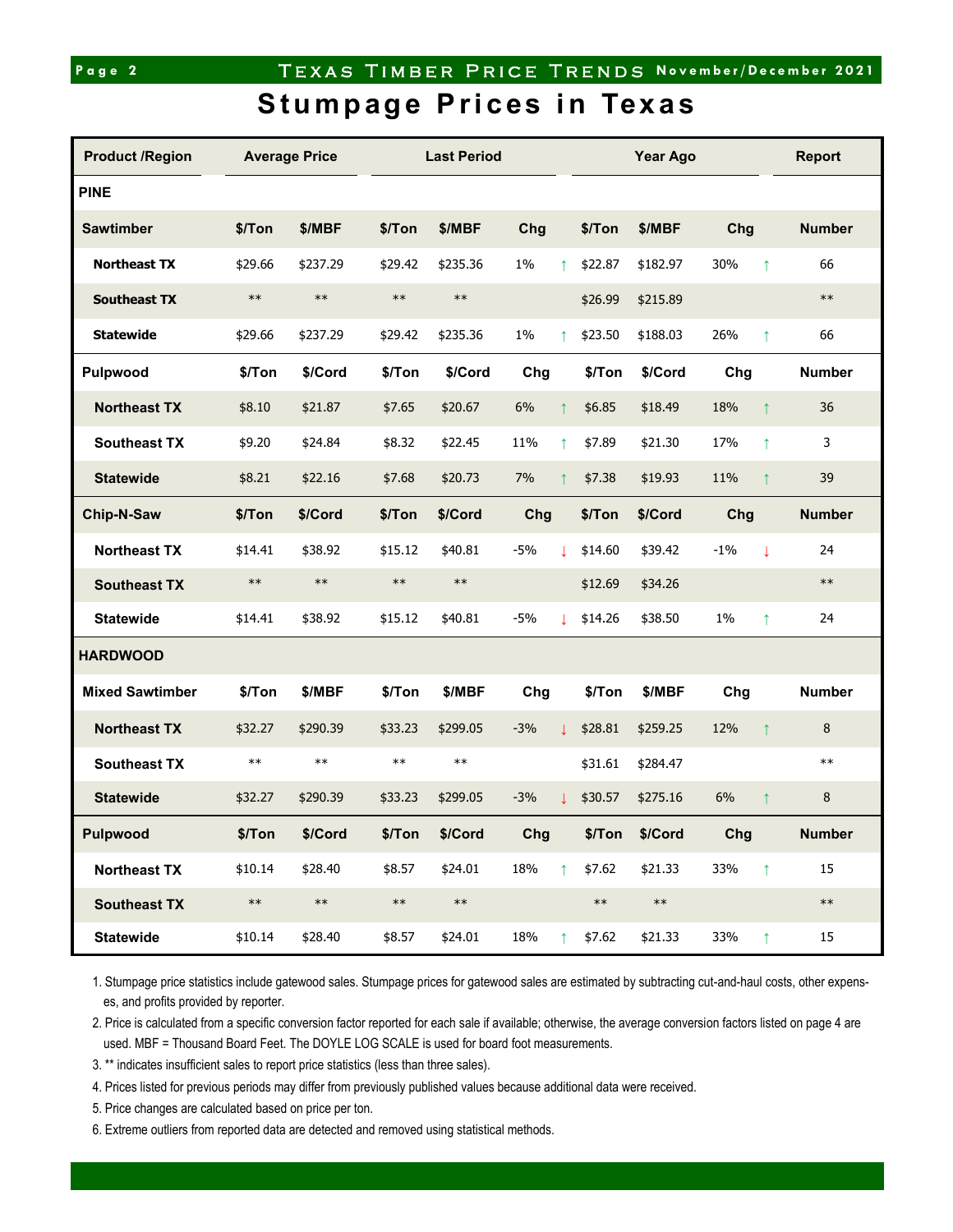







N/D '87 17 וייס און דוי סוא 15 ייסוא 11 סוא פיט מא דס סוא פס סוא פס סוא 10 סוא פיס מא פיט אי די סוא פיט סוא פיט א פא סוא  $N/D'21$ 

Note: A gap in the chart means less than 3 sales were reported and no price statistics were compiled. For chart data, please go to http://tfsweb.tamu.edu/timberpricetrends/